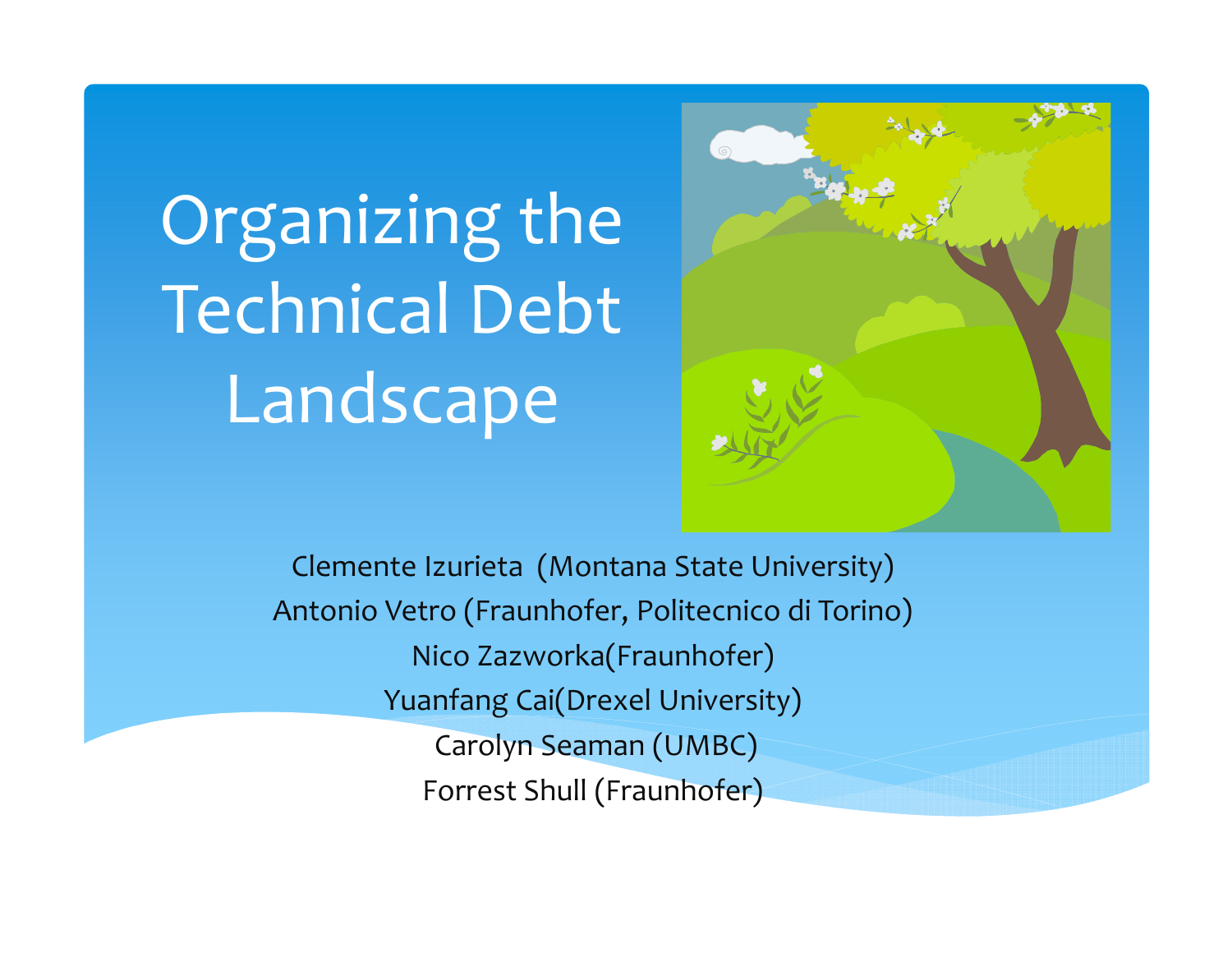## How Technical Debt Can be

Organized?

Visualized?

\* Identified?

Managed?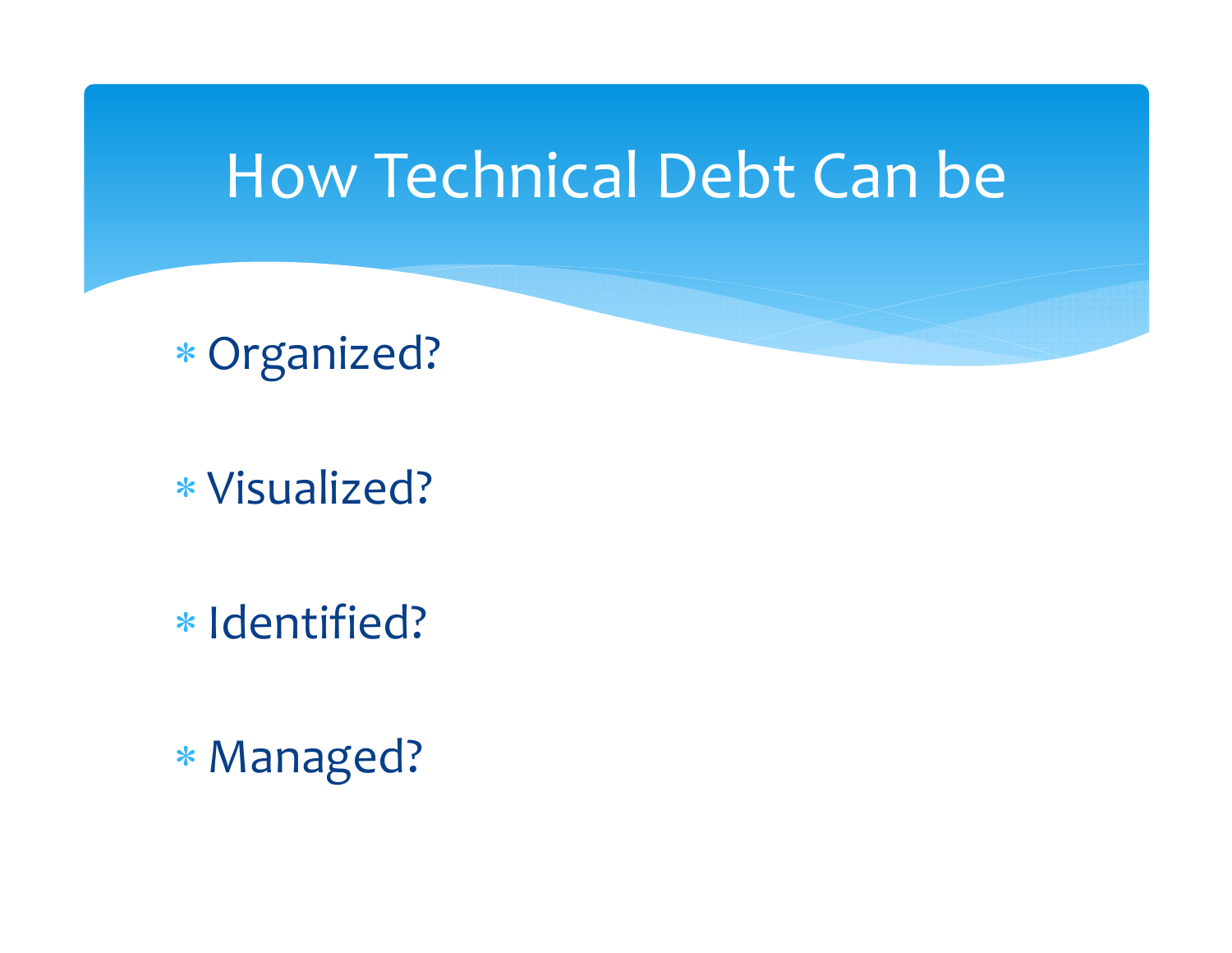# Existing Approaches

- **Modularity Violations (tool: CLIO)**
- $\ast$ **Design Patterns and Grime Buildup**
- **Code Smells (tool: CodeVizard)**
- **ASA issues (tool: FindBugs).**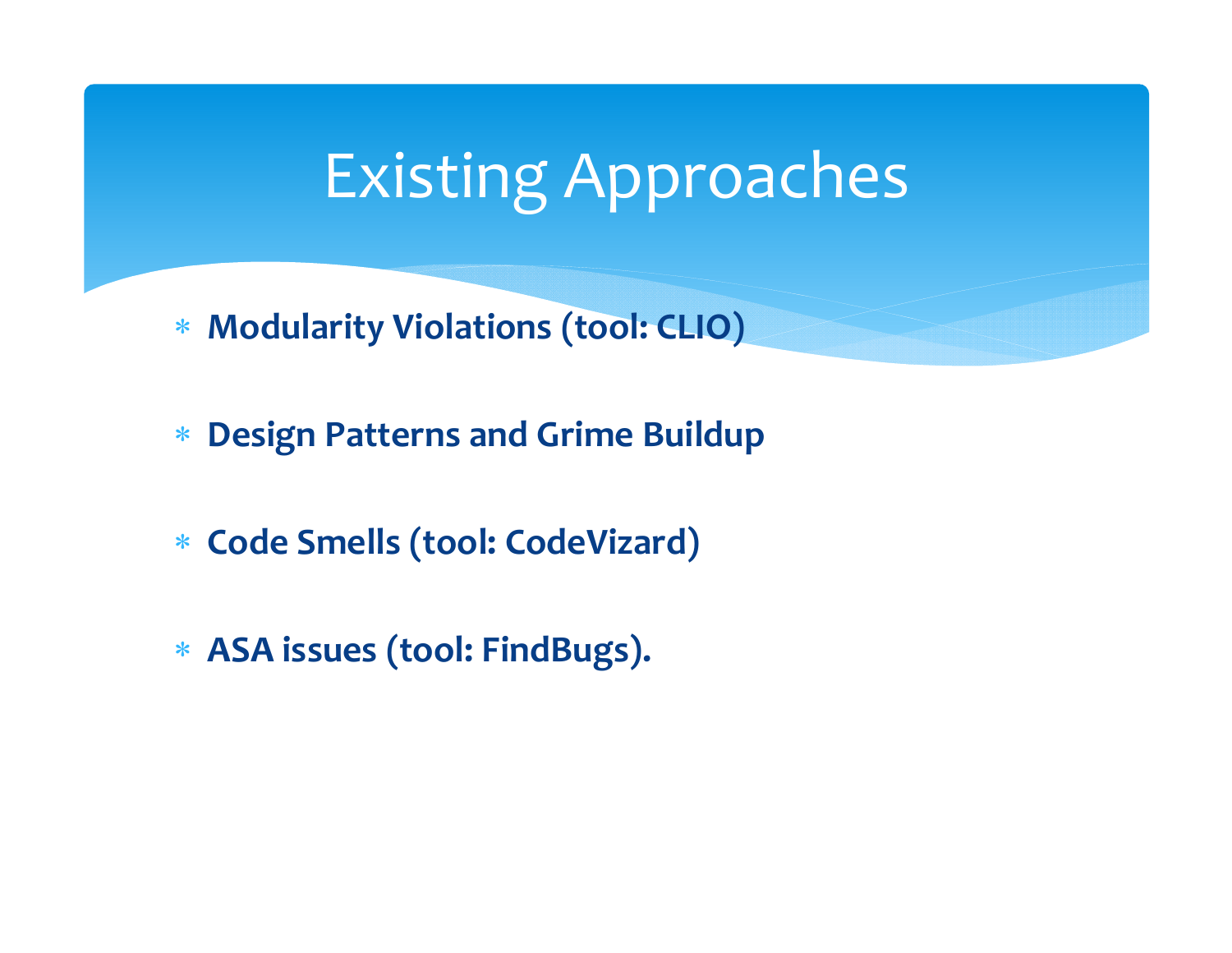#### Research Questions

- What are the overlaps and gaps among existing techniques?
	- Which pairs of these techniques always repor<sup>t</sup> problems in the same set of components?
- To what extent do existing techniques help in identifying TD?
	- Which techniques can detect components that are defective and/or change‐prone?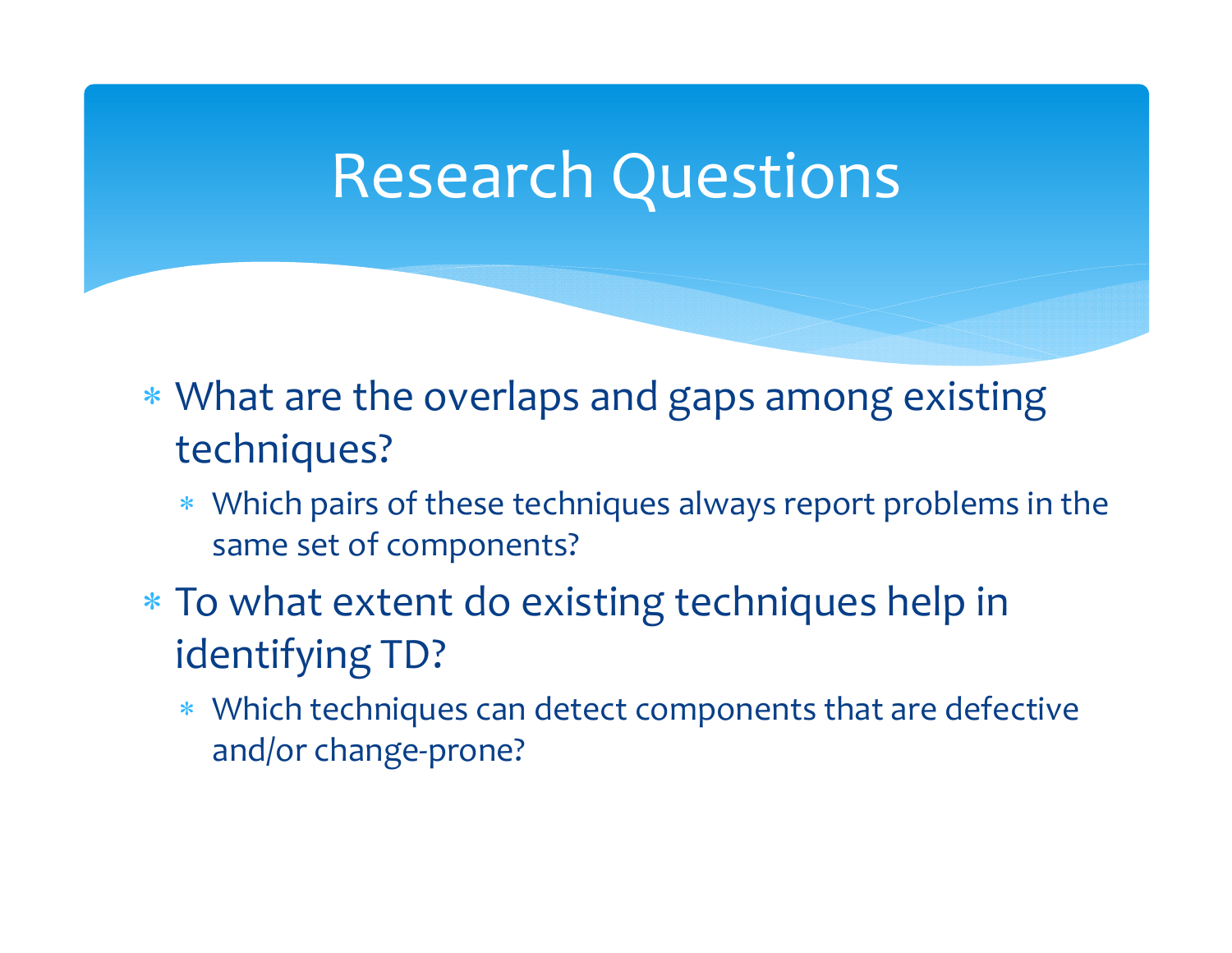## Technical Debt Landscape

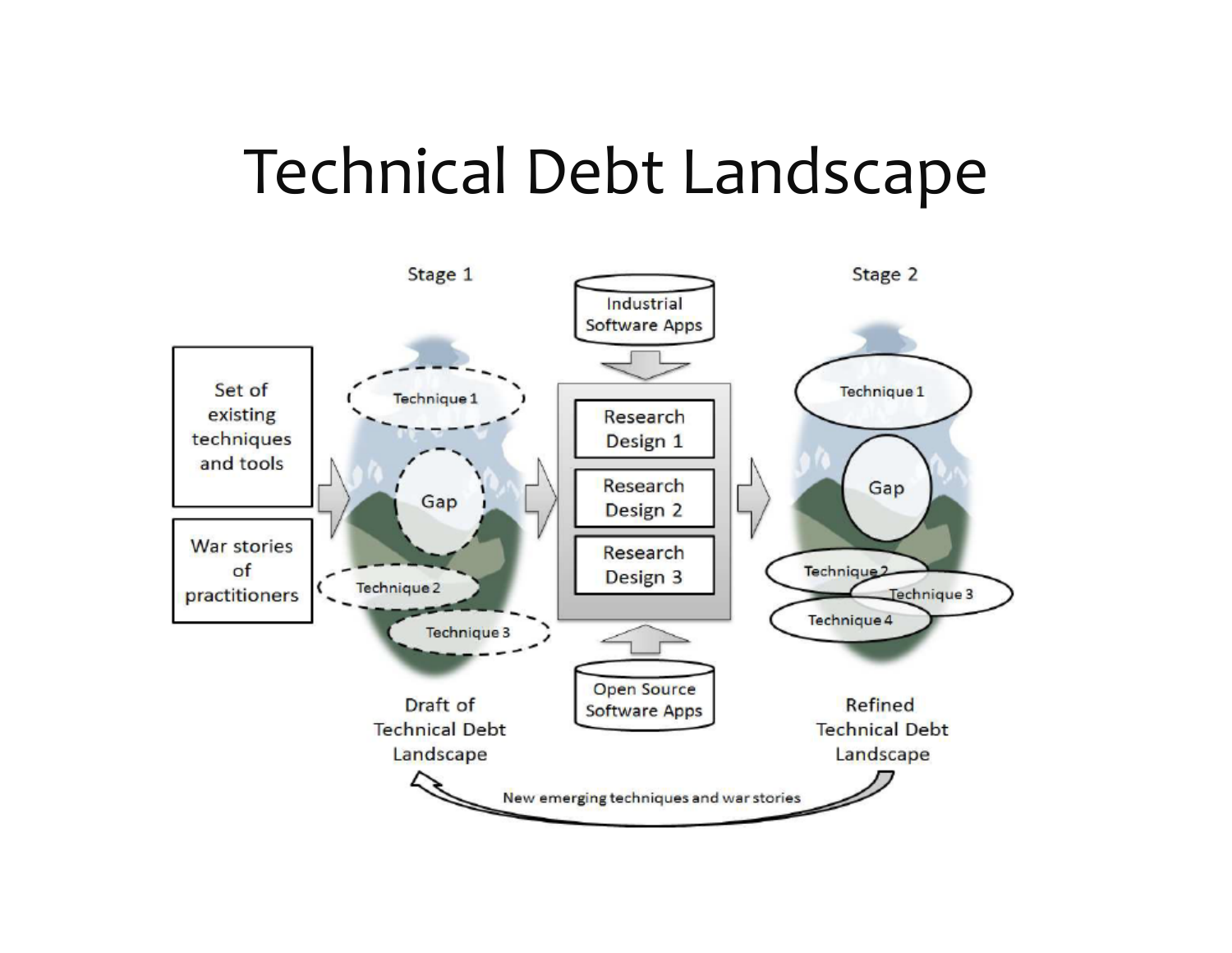# Research Design

- $*$  Design 1: Direct comparisons of TD identification techniques
- $*$  Design 2: Evaluating TD identification techniques for identifying real debt
- Design 3: Evaluating the relationship between types of TD and future maintenance: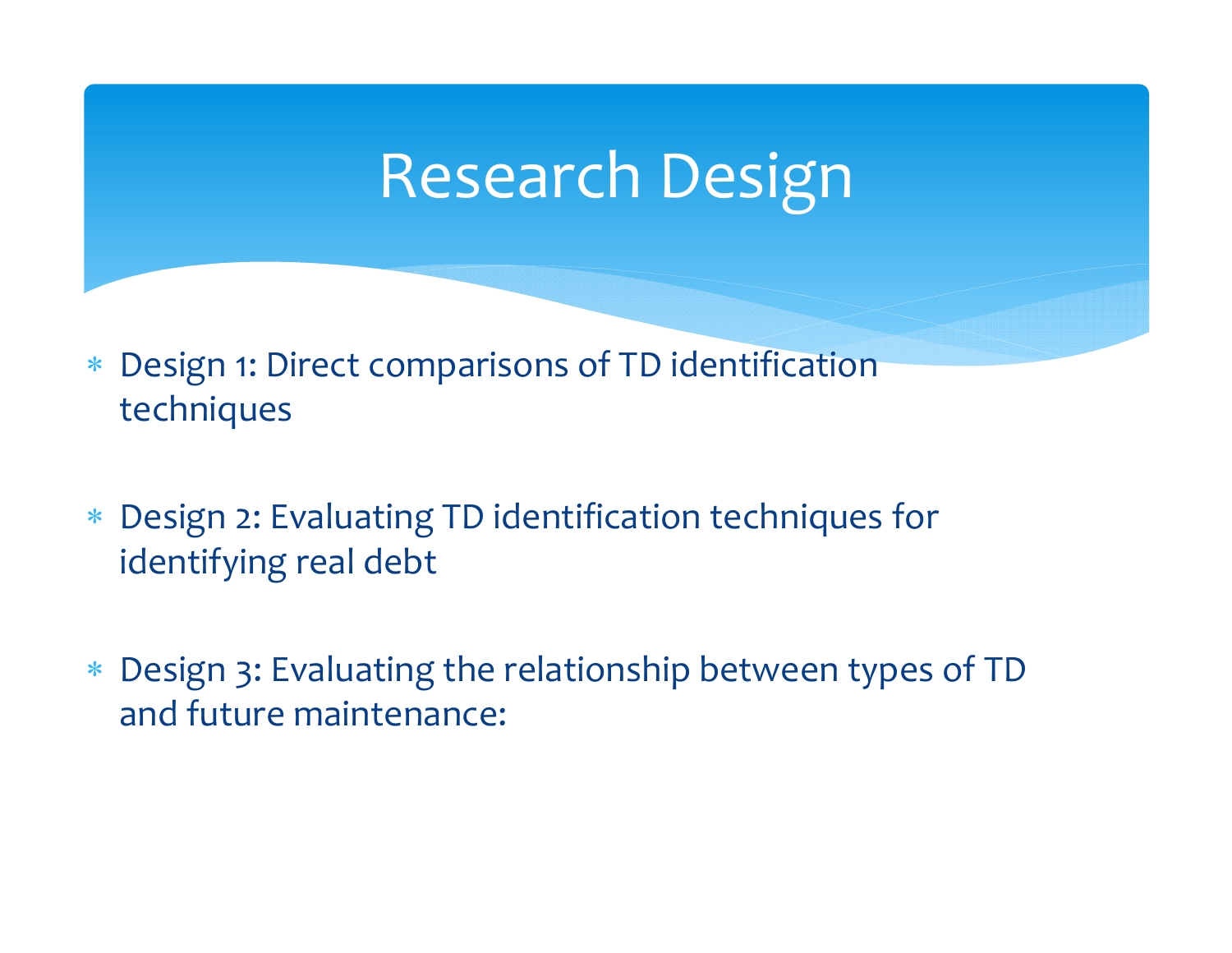## Hadoop Case Study

- Different TD techniques point to different classes and therefore to different problems
- Dispersed coupling, god classes, modularity violations and multithread correctness issues are located in classes with higher defect‐proneness
- $\ast$  Modularity violations are strongly associated with change proneness.